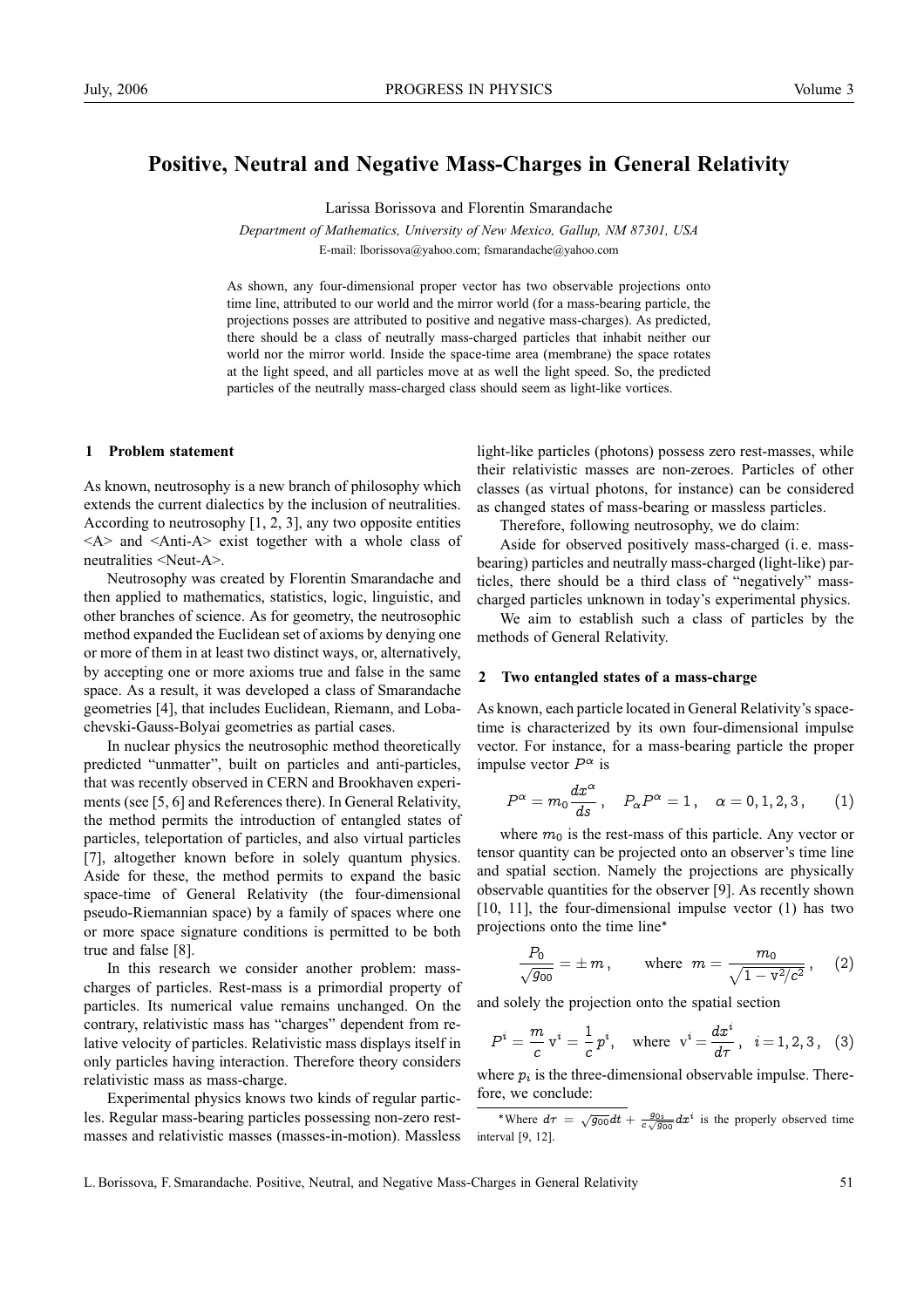Any mass-bearing particle, having two time projections, exists in two observable states, entangled to each other: the positively mass-charged state is observed in our world, while the negatively masscharged state is observed in the mirror world.

The mirror world is almost the same that ours with the following differences:

1. The particles bear negative mass-charges and energies;

2. "Left" and "right" have meanings opposite to ours;

3. Time flows oppositely to that in our world.

From the viewpoint of an observer located in the mirror world, our world will seem the same that his world for us.

Because both states are attributed to the same particle, and entangled, both our world and the mirror world are two entangled states of the same world-object.

To understand why the states remain entangled and cannot be joined into one, we consider the third difference between them — the time flow.

Terms "direct" and "opposite" time flows have a solid mathematical ground in General Relativity. They are connected to the sign of the derivative of the coordinate time interval by the proper time interval . The derivative arrives from the purely geometrical law that the square of a unit fourdimensional vector remains unchanged in a four-dimensional space. For instance, the four-dimensional velocity vector

$$
U^{\alpha}U_{\alpha} = g_{\alpha\beta} U^{\alpha}U^{\beta} = 1, \qquad U^{\alpha} = \frac{dx^{\alpha}}{ds}.
$$
 (4)

Proceeding from by-component notation of this formula, and using  $w = c^2(1 - \sqrt{g_{00}})$  and  $v_i = -c \frac{g_{0i}}{\sqrt{g_{00}}}$ , we arrive to a square equation

$$
\left(\frac{dt}{d\tau}\right)^2 - \frac{2v_i v^i}{c^2 \left(1 - \frac{w}{c^2}\right)} \frac{dt}{d\tau} + \frac{1}{\left(1 - \frac{w}{c^2}\right)^2} \left(\frac{1}{c^4} v_i v_k v^i v^k - 1\right) = 0,
$$
\n(5)

which solves with two roots

$$
\left(\frac{dt}{d\tau}\right)_{1,2} = \frac{1}{1-\frac{w}{c^2}}\left(\frac{1}{c^2}v_iv^i\pm 1\right). \tag{6}
$$

Observer's proper time lows anyhow directly  $d\tau > 0$ , because this is a relative effect connected to the his viewpoint at clocks. Coordinate time  $t$  flows independently from his views. Accordingly, the direct flow of time is characterized by the time function  $dt/d\tau > 0$ , while the opposite flow of time is  $dt/d\tau < 0$ .

If  $dt/d\tau = 0$  happens, the time flow stops. This is a boundary state between two entangled states of a masscharged particle, one of which is located in our world (the positively directed time flow  $dt/d\tau > 0$ , while another — in the mirror world (where the time flow is negatively directed  $dt/d\tau$  < 0).

From purely geometric standpoints, the state  $dt/d\tau = 0$ describes a space-time area, which, having special properties, is the boundary space-time membrane between our world and the mirror world (or the mirror membrane, in other word). Substituting  $dt/d\tau = 0$  into the main formula of the spacetime interval  $ds^2 = g_{\alpha\beta} dx^{\alpha} dx^{\beta}$ 

$$
ds^2=c^2dt^2+2g_{0i}cdt dx^i+g_{ik}\,dx^idx^k,\qquad \quad \ (7)
$$

we obtain the metric of the space within the area

$$
ds^2 = g_{ik} dx^i dx^k. \tag{8}
$$

So, the mirror membrane between our world and the mirror world has a purely spatial metric which is also stationary.

As Kotton showed [13], any three-dimensional Riemannian space permits a holonomic orthogonal reference frame, in respect to which the three-dimensional metric can be reduced to the sum of Pythagorean squares. Because our initially four-dimensional metric  $ds^2$  is sign-alternating with the signature (+−−−), the three-dimensional metric of the mirror membrane between our world and the mirror world is negatively defined and has the form

$$
ds^{2} = -H_{1}^{2}(dx^{1})^{2} - H_{2}^{2}(dx^{2})^{2} - H_{3}^{2}(dx^{3})^{2}, \qquad (9)
$$

where  $H_i(x^1, x^2, x^3)$  are Lamé coefficients (see for Lamé coefficients and the tetrad formalism in [14]). Determination of this metric is connected to the proper time of observer, because we mean therein.

Substituting  $dt = 0$  into the time function (6), we obtain the physical conditions inside the area (mirror membrane)

$$
v_i dx^i = \pm c^2 d\tau \,.
$$
 (10)

Owning the definition of the observer's proper time

$$
d\tau = \sqrt{g_{00}}\, dt + \frac{g_{0i\, dx^i}}{\sqrt{g_{00}}} = \left(1 - \frac{\text{w}}{c^2}\right) dt - \frac{1}{c^2}\, v_i dx^i, \ \, (11)
$$

and using  $dx^i = v^i d\tau$  therein, we obtain: the observer's proper state  $d\tau > 0$  can be satisfied commonly with the state  $dt = 0$  inside the membrane only if there is<sup>\*</sup>

$$
v_i v^i = -c^2 \tag{12}
$$

thus we conclude:

The space inside the mirror membrane between our world and the mirror world seems as the rotating at the light speed, while all particles located there move at as well the light speed. So, particles that inhabit the space inside the membrane seem as light-like vortices.

<sup>\*</sup>Here is a vector product of two vectors  $v_i$  and  $v^i$ , dependent on the cosine between them (which can be both positive and negative). Therefore the modules may not be necessarily imaginary quantities.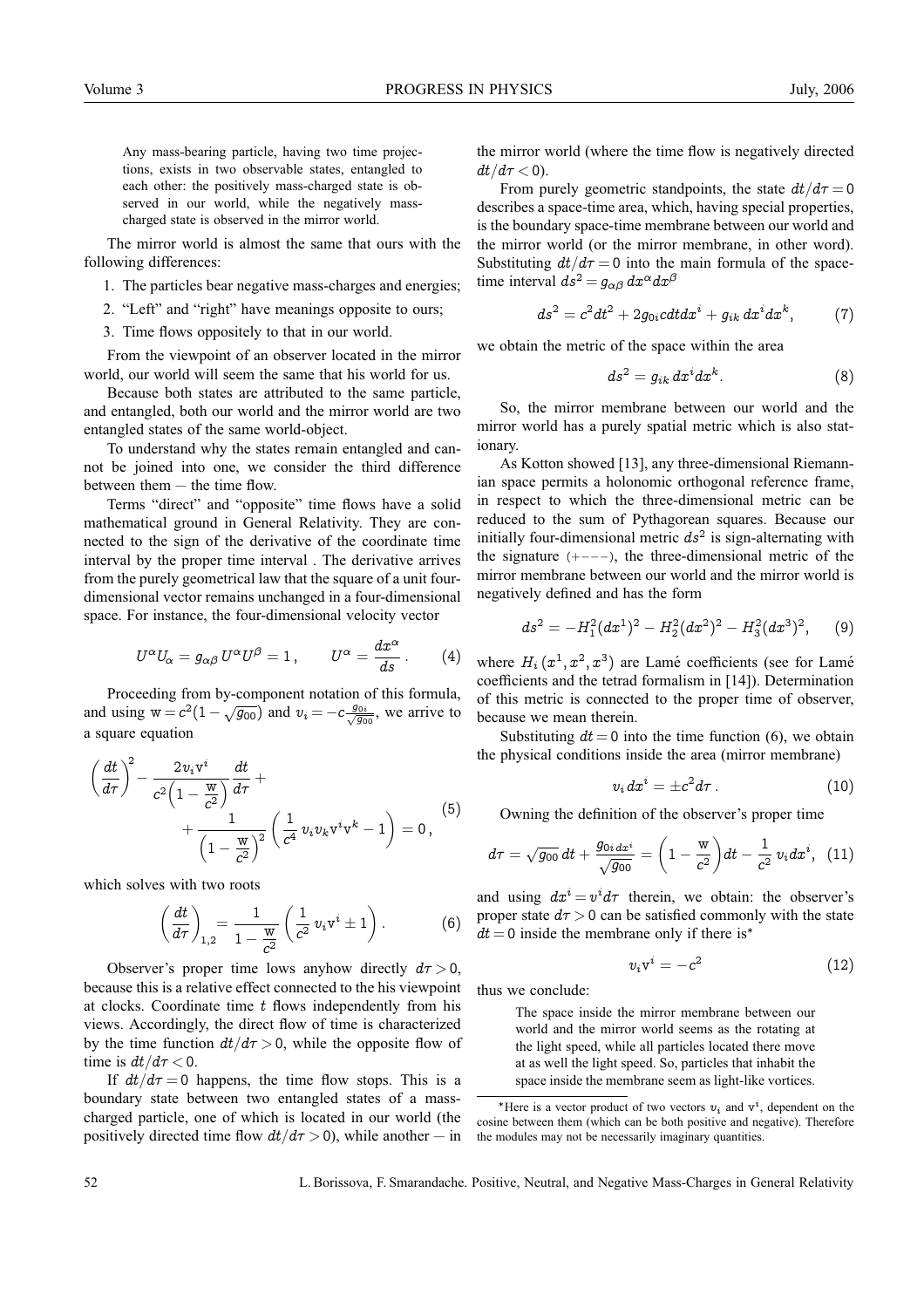| Class of mass-charge           | Particles                       | Energies | Class of motion                                                            | Area             |
|--------------------------------|---------------------------------|----------|----------------------------------------------------------------------------|------------------|
| Positive mass-charges, $m > 0$ | mass-bearing particles          | E>0      | move at sub-light speeds                                                   | our world        |
| Neutral mass-charges, $m = 0$  | massless (light-like) particles | E>0      | move at the light speed                                                    | our world        |
|                                | light-like vortices             | $E=0$    | move at the light speed<br>within the area, rotating<br>at the light speed | the membrane     |
|                                | massless (light-like) particles | E < 0    | move at the light speed                                                    | the mirror world |

Negative mass-charges,  $m < 0$  mass-bearing particles  $E < 0$  move at sub-light speeds the mirror world

This membrane area is the "barrier", which prohibits the annihilation between positively mass-charged particles and negatively mass-charged particles — the barrier between our world and the mirror world. In order to find its mirror twin, a particle should be put in an area rotating at the light speed, and accelerated to the light speed as well. Then the particle penetrates into the space inside the membrane, where annihilates with its mirror twin.

As a matter of fact, no mass-bearing particle moved at the light speed: this is the priority of massless (light-like) particles only. Therefore:

> Particles that inhabit the space inside the membrane seem as light-like vortices.

Their relativistic masses are zeroes  $m = 0$  as those of massless light-like particles moving at the light speed. However, in contrast to light-like particles whose energies are non-zeroes, the particles inside the membrane possess zero energies  $E = 0$  because the space metric inside the membrane (8) has no time term.

The connexion between our world and the mirror world can be reached by matter only filled in the light-like vortical state.

#### **3 Two entangled states of a light-like matter**

As known, each massless (light-like) particle located in General Relativity's space-time is characterized by its own fourdimensional wave vector

$$
K^{\alpha} = \frac{\omega}{c} \frac{dx^{\alpha}}{d\sigma}, \qquad K_{\alpha} K^{\alpha} = 0, \qquad (13)
$$

where  $\omega$  is the proper frequency of this particle linked to its energy  $E = \hbar \omega$ , and  $d\sigma = \left(-g_{ik} + \frac{g_{0i}\hat{g}_{0k}}{g_{00}}\right)dx^i dx^k$  is the measured spatial interval. (Because massless particles move along isotropic trajectories, the trajectories of light, one has  $ds^2 = 0$ , however the measured spatial interval and the proper interval time are not zeroes.)

As recently shown [10, 11], the four-dimensional wave vector has as well two projections onto the time line

$$
\frac{K_0}{\sqrt{g_{00}}} = \pm \,\omega\,,\tag{14}
$$

and solely the projection onto the spatial section

$$
K^{i} = \frac{\omega}{c} c^{i} = \frac{1}{c} p^{i}, \text{ where } c^{i} = \frac{dx^{i}}{d\tau}, \qquad (15)
$$

while  $c^i$  is the three-dimensional observable vector of the light velocity (its square is the world-invariant  $c^2$ , while the vector's components  $c^i$  can possess different values). Therefore, we conclude:

Any massless (light-like) particle, having two time projections, exists in two observable states, entangled to each other: the positively energy-charged state is observed in our world, while the negatively energycharged state is observed in the mirror world.

Because along massless particles' trajectories  $ds^2 = 0$ , the mirror membrane between the positively energy-charged massless states and their entangled mirror twins is characterized by the metric

$$
ds^2=g_{ik}\,dx^idx^k=0\,,\qquad \qquad (16)
$$

or, expressed with Lamé coefficients  $H_i (x^1, x^2, x^3)$ ,

$$
ds^{2} = -H_{1}^{2}(dx^{1})^{2} - H_{2}^{2}(dx^{2})^{2} - H_{3}^{2}(dx^{3})^{2} = 0.
$$
 (17)

As seen, this is a particular case, just considered, the membrane between the positively mass-charged and negatively mass-charge states.

### **4 Neutrosophic picture of General Relativity's world**

As a result we arrive to the whole picture of the world provided by the purely mathematical methods of General Relativity, as shown in Table.

It should be noted that matter inside the membrane is not the same as the so-called zero-particles that inhabit fully degenerated space-time areas (see [15] and [8]), despite the fact they posses zero relativistic masses and energies too. Fully degenerate areas are characterized by the state  $w +$  $+ v_i u^i = c^2$  as well as particles that inhabit them<sup>\*</sup>. At first, inside the membrane the space is regular, non-degenerate. Second. Even in the absence of gravitational fields, the zerospace state becomes  $v_i u^i = c^2$  that cannot be trivially reduced to  $v_i u^i = -c^2$  as inside the membrane.

<sup>\*</sup>Here  $u^i = dx^i/dt$  is so-called the coordinate velocity.

L. Borissova, F. Smarandache. Positive, Neutral, and Negative Mass-Charges in General Relativity 53